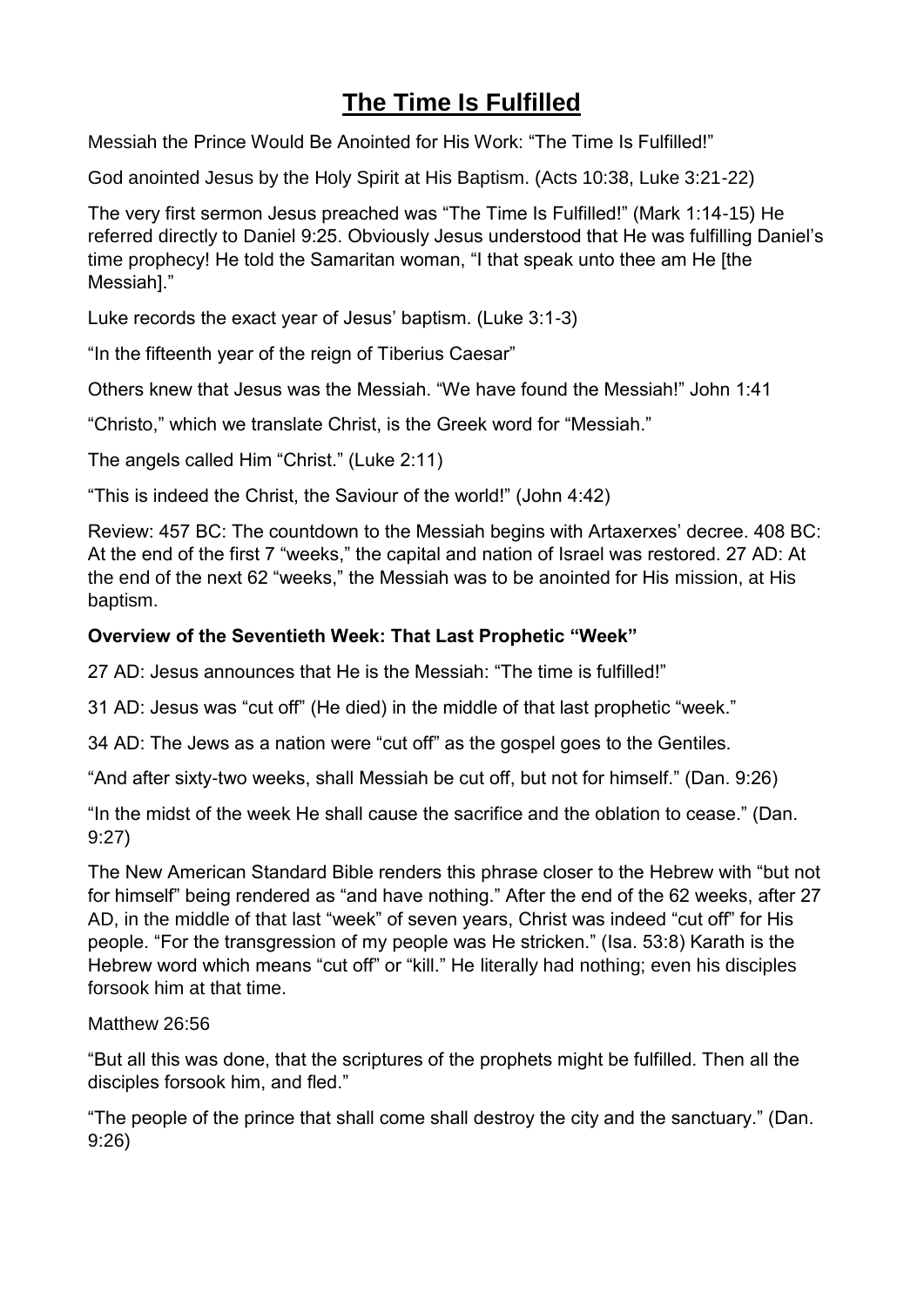The word "Prince" refers to the "Messiah Prince." Because of their rejection of God's Prince, the Jewish nation destroyed themselves. Having rejected God's Messiah, the city was destroyed by the Roman legions under Titus in 70 AD.

## **Key Point:**

The destruction of Jerusalem is not directly part of the 490 years, but this event was included in the span of the 2300-years prophecy. The fall of Jerusalem came "like a flood" and "unto the end of the war desolations are determined." The total desolation of Jerusalem occurred as predicted, and Jesus warned His disciples of its destruction.

### **Key Point:**

Jesus understood the prophecies of Daniel, and we should too.

"And he shall confirm the covenant with many for one week." (Dan. 9:27)

Jesus confirmed the covenant with many of the Jewish people during His 3 ½ years of ministry. Through the early church for the next  $3\frac{1}{2}$  years, Jesus' followers confirmed the covenant after Christ's crucifixion and resurrection.

#### Romans 15:8

"Now I say that Jesus Christ was a minister of the circumcision for the truth of God, to confirm the promises made unto the fathers:"

Hebrews 2:3

"How shall we escape, if we neglect so great salvation; which at the first began to be spoken by the Lord, and was confirmed unto us by them that heard him."

"And in the midst of the week he shall cause the sacrifice and oblation to cease." (Dan. 9:27)

Christ paid the ultimate sacrifice, so there was no longer a need for earthly priests, animal sacrifices, and sin offerings. At His death, the temple veil was rent from top to bottom (Matt. 27:51), symbolizing that man now could have direct access to God through the atoning blood of Jesus' sacrifice. No more was God shielded from man by the temple veil. As Christ had paid the ultimate sacrifice for our sins, He fulfilled the shadow of the Mosaic sacrificial law.

#### Hebrews 10:8-10

"Above when he said, Sacrifice and offering and burnt offerings and offering for sin thou wouldest not, neither hadst pleasure therein; which are offered by the law: Then said he, Lo, I come to do thy will, O God. He taketh away the first that he may establish the second. By the which will we are sanctified through the offering of the body of Jesus Christ once for all."

By His death, Christ "did away with" or "fulfilled" the sacrificial law; thus He established His eternal covenant of grace. He had paid the penalty for all of our sins, satisfying God's justice which required His Son's blood sacrifice for sin. "And for the overspreading of abominations he shall make it desolate." (Dan. 9:27) God allowed the desolation of Jerusalem in 70 AD because of the unfaithfulness of Israel (Dan. 9:11, 18). This also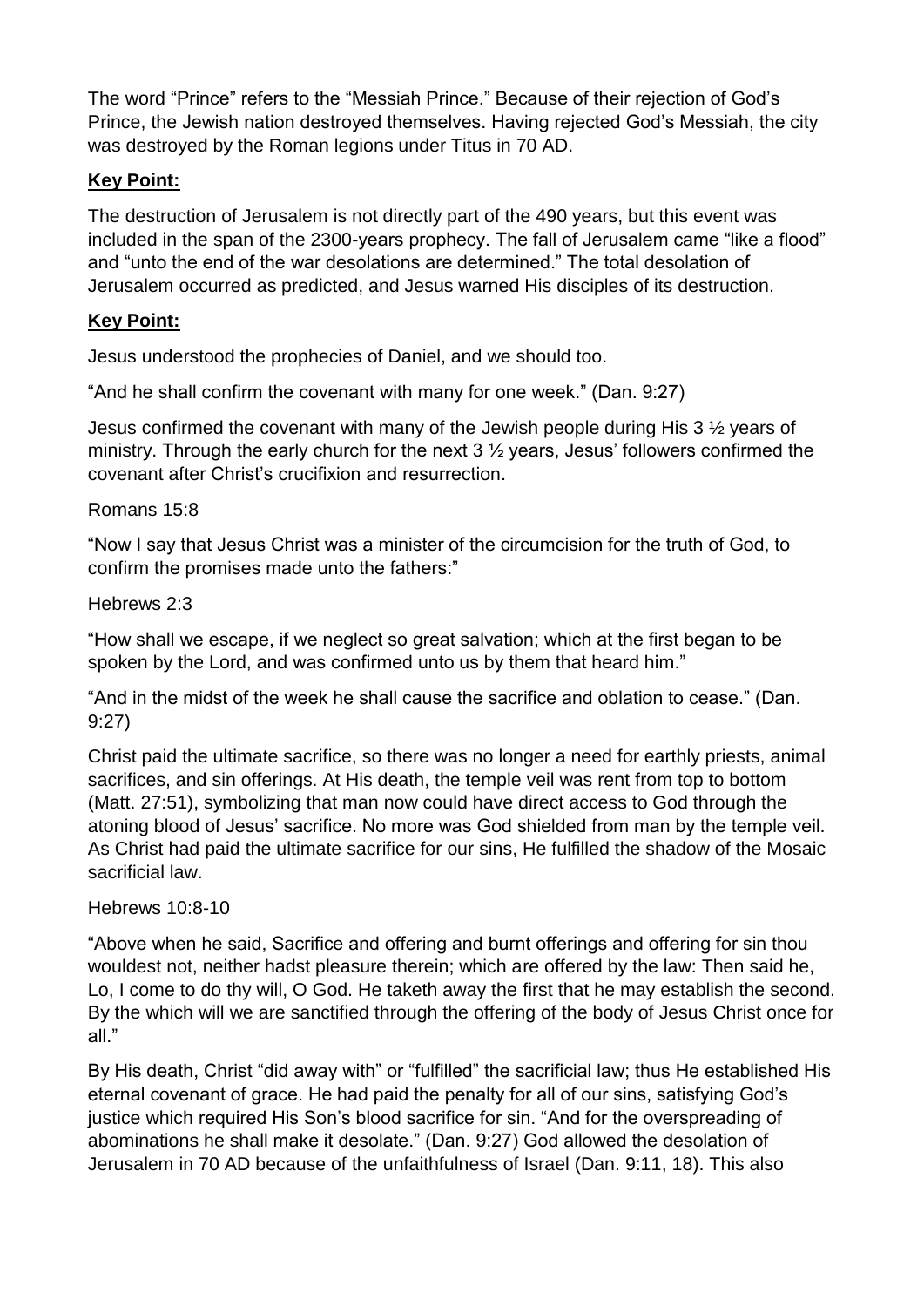prophetically applies as a type or foretaste of the coming desolation of the church at the hands of papal Rome.

**When did the probationary period for Israel end?** At the end of 490 years, the end of the 70th week.

**What occurred?** The stoning of Stephen, the first Christian martyr, in 34 AD. The Jews, out of their hatred for Christ, used the Roman government to kill Him. But, in the death of Stephen, the Sanhedrin directly carried out the stoning! History tells us that the stoning of Stephen occurred in 34 A.D., approximately 3 1/2 years after Christ's crucifixion. Saul attended Stephen's stoning and heard him pray for his persecutors.

Acts 7:51-60 "Ye stiff-necked and uncircumcised in heart and ears, ye do always resist the Holy Ghost: as your fathers did, so do ye. Which of the prophets have not your fathers persecuted? and they have slain them which shewed before of the coming of the Just One; of whom ye have been now the betrayers and murderers: Who have received the law by the disposition of angels, and have not kept it. When they heard these things, they were cut to the heart, and they gnashed on him with their teeth. But he, being full of the Holy Ghost, looked up steadfastly into heaven, and saw the glory of God, and Jesus standing on the right hand of God, and said, Behold, I see the heavens opened, and the Son of man standing on the right hand of God. Then they cried out with a loud voice, and stopped their ears, and ran upon him with one accord, And cast him out of the city, and stoned him: and the witnesses laid down their clothes at a young man's feet, whose name was Saul. And they stoned Stephen, calling upon God, and saying, Lord Jesus, receive my spirit. And he kneeled down, and cried with a loud voice, Lord, lay not this sin to their charge. And when he had said this, he fell asleep."

Acts 13:46-47 "Then Paul and Barnabas waxed bold, and said, It was necessary that the word of God should first have been spoken to you: but seeing ye put it from you, and judge yourselves unworthy of everlasting life, lo, we turn to the Gentiles. For so hath the Lord commanded us, saying, I have set thee to be a light of the Gentiles, that thou shouldest be for salvation unto the ends of the earth."

At the death of Stephen, the nation of Israel had rejected Jesus Christ and His gospel. Then "a great persecution against the church which was at Jerusalem" led the followers of Jesus to take the gospel to the Gentiles (Acts 8:1). Paul speaks of the natural branches being "cut off" and the Gentile branches being grafted into the vine of spiritual Israel (see Romans 11). God had intended that the Jewish nation would bear the light of Christ, but they rejected the truth and light given them. Now this privilege was given to the Gentiles; with the help of the apostles, they would bring the gospel light to others and spread the good news to all the earth.

#### **Five Major Points Made by Gabriel in Daniel 9:24**

"70 weeks" (490 years) are determined upon Israel and Jerusalem to:

1. **"Finish the transgression"** - Daniel's prophecy gave the Jewish nation 490 years to cease from breaking God's Ten Commandments, and to follow God as He intended.

2. **"To make an end of sins"** – Jesus died on the cross to empower us to have victory over sin.

3. **"To make reconciliation for iniquity"** – Jesus did this at the cross.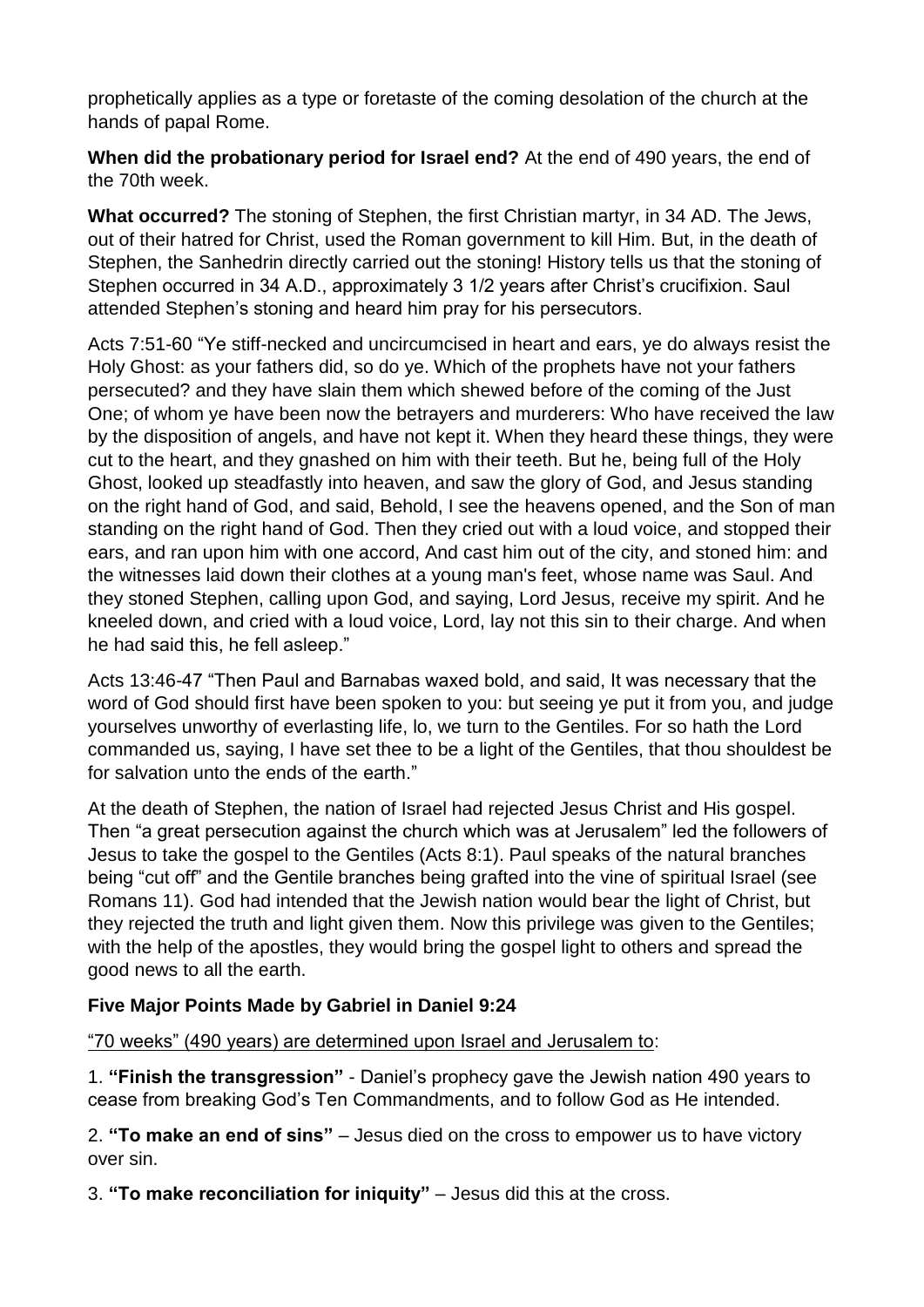4. **"To bring in everlasting righteousness"** – Jesus did this in His life and at the cross.

5. **"To seal up the vision and prophecy"** – Jesus "sealed" or confirmed the accuracy of the70-week prophecy by proclaiming, "The time is fulfilled!" and by living a holy life and then dying as our Passover Lamb "in the midst of the week." After Christ ascended, His disciples continued to confirm the covenant with Israel until they rejected it. Thus He "sealed" or authenticated the vision and the prophecy of Daniel chapters 8 and 9 for us.

Since the 70-week portion of the 2300 years was confirmed on earth with such startling accuracy, we should have equal confidence in the fulfilment promised at the end of the2300 years.

6. **"To anoint the most Holy"** – The Hebrew can read "Most Holy One" or "Most Holy." Jesus, the Holy One of God, was anointed in 27 AD. Just as the prophecy indicated, Christ's anointing occurred at the beginning of the seventieth "week."

#### **Key Points**:

1. The six bullet points all point us to Jesus being the Messiah.

2. Daniel was told that this 70 Week prophecy had to do with Jerusalem and the Jews.

3. The word "Determined" in the Hebrew, means to be "Cut off."

4. Therefore, the conclusion is that, the Jews were given 490 years to accept Jesus as the Messiah, or be "Cut off" as God's holy people. Verse 24 is all about Jesus and the Jews.

### **THE END OF THE 2300-YEAR PROPHECY**

DANIEL 8:13-14

"Then I heard one saint speaking, and another saint said unto that certain [saint] which spake, How long shall be the vision concerning the daily [sacrifice], and the transgression of desolation, to give both the sanctuary and the host to be trodden under foot? And he said unto me, Unto two thousand and three hundred days; then shall the sanctuary be cleansed."

In Daniel 9:23, Gabriel was told to help Daniel "understand the matter, and consider the vision." This refers back to the portion of vision of Daniel 8 which related to the 2300 years, the part that Daniel couldn't understand. In Daniel 8:13-14 the angels asked God how long it will be before the knowledge of Christ's continual ministry in heaven and the sanctuary truths would be restored. In Daniel chapter 9, Gabriel came back to give Daniel a complete understanding of the longest time prophecy in the Bible.

In chapter 9, Gabriel started his explanation by giving a starting point for the 2300 years. Since the 490 years were "cut off" from the 2300 as probationary time for Israel, both the 2300 years and the 490 years had the same starting point. The 490-year prophecy would provide "signposts" along the way, to show that the longer period of time would be fulfilled as well. The difference between the time periods tells us how much longer it will take until the fulfilment of the 2300-year prophecy.

As we do the math, by subtracting the 490 years, that we just covered, from the bigger picture of the 2300 years  $(2300 - 490 = 1810)$ , it leaves us with 1810 years left to the end of the 2300 year prophecy.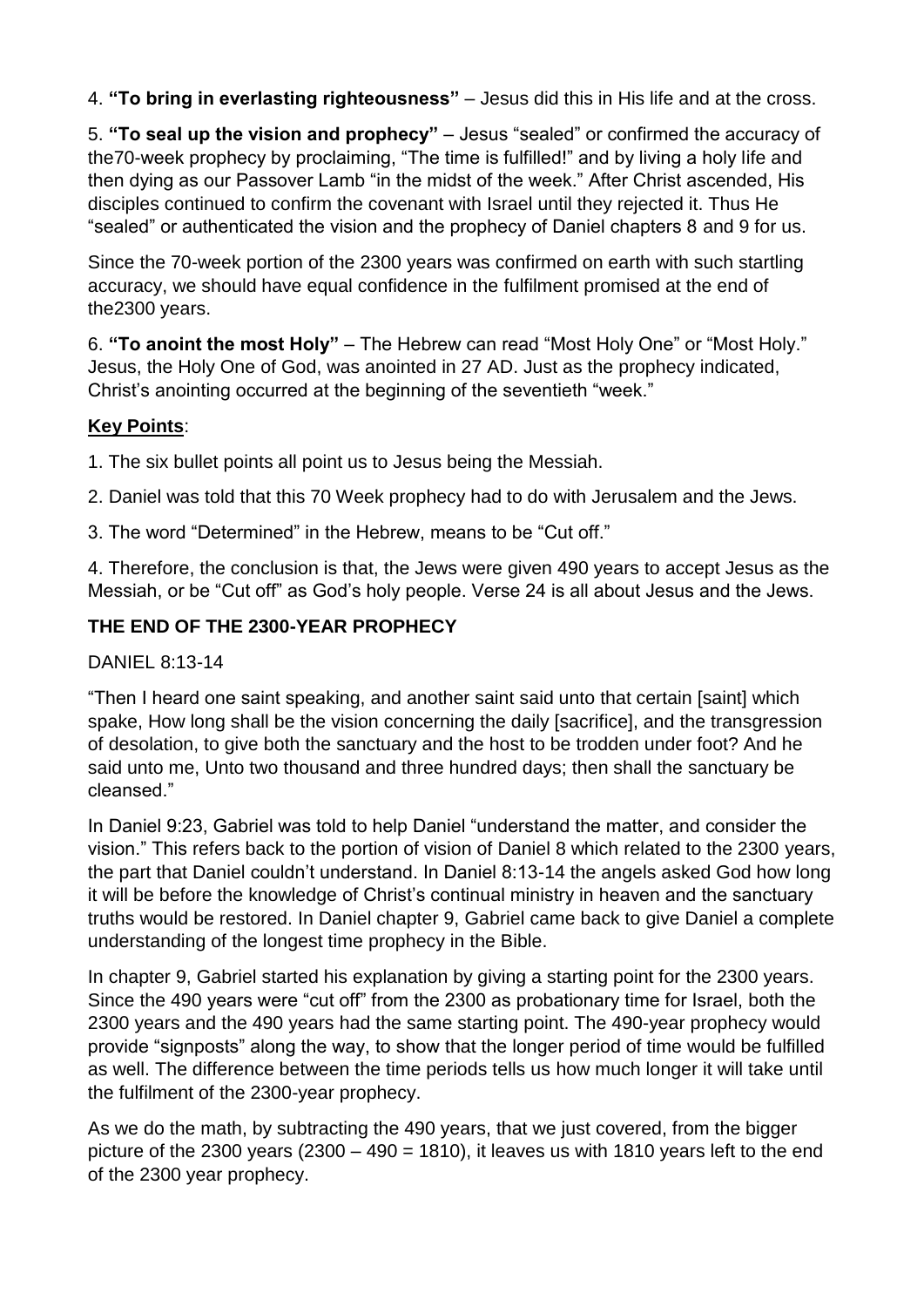The date that ended the 490 years was 34 A.D. with the stoning of Stephen. Therefore, we continue on from 34 A.D. and add 1810 years  $(34 AD + 1810 = 1844 A.D.)$ , this would bring us to the end of the 2300 year prophecy, the "Cleansing of the sanctuary," in 1844 A.D. At the end of the 2300 years, the prophecy promised the restoration and cleansing of the sanctuary (the heavenly temple) in 1844. In the heavenly judgment that began in 1844, Jesus would receive His dominion, glory, and kingdom (Dan. 7:14) as He reasserts His High Priestly role. As the true Day of Atonement began in 1844, He restored His "tamyid" (continual) ministry to its rightful place in the minds and hearts of His people.



2300 Year Prophecy (Daniel 8:14/Daniel 9:24-27)

He is "a minister of the sanctuary, and of the true tabernacle, which the Lord pitched, and not man." (Hebrews 8:2)

#### **Two Key Points**:

1. At the End of the 70 Weeks Jesus Established the Apostolic Church.

2. At the End of the 2300 Years Jesus Restores His Church. (Daniel 8:14)

#### **The New Testament believers understood and taught Daniel's prophecies**.

Heb. 2:3 "confirmed unto us by them that heard Him"

Mark 1:14-15 "the time is fulfilled"

Gal. 4:4 "fullness of the time was come"

1 Peter 1:10-12, 20 "angels desire to look into" (compared to Dan. 9:13: "How long?")

2 Thess. 2:1-12 "who opposeth and exalteth himself above all that is called God"

#### **SUMMARY**:

Nearly 500 years in advance, prophecy predicted the exact dates of the rebuilding and restoration of Jerusalem and its temple, also, the "anointing" of Jesus, His crucifixion, and the end of the Jewish probationary period. Through prophecy we have unequivocal proof of Jesus' claim to be the Messiah.

And by Jesus' fulfilment of the prophecy, we see that He sealed and validated the vision, proving its reliability. Seeing the accuracy of the 70-week prophecy, we can depend upon God to have fulfilled the second part with equal accuracy in the year 1844. Thus, in 1844,